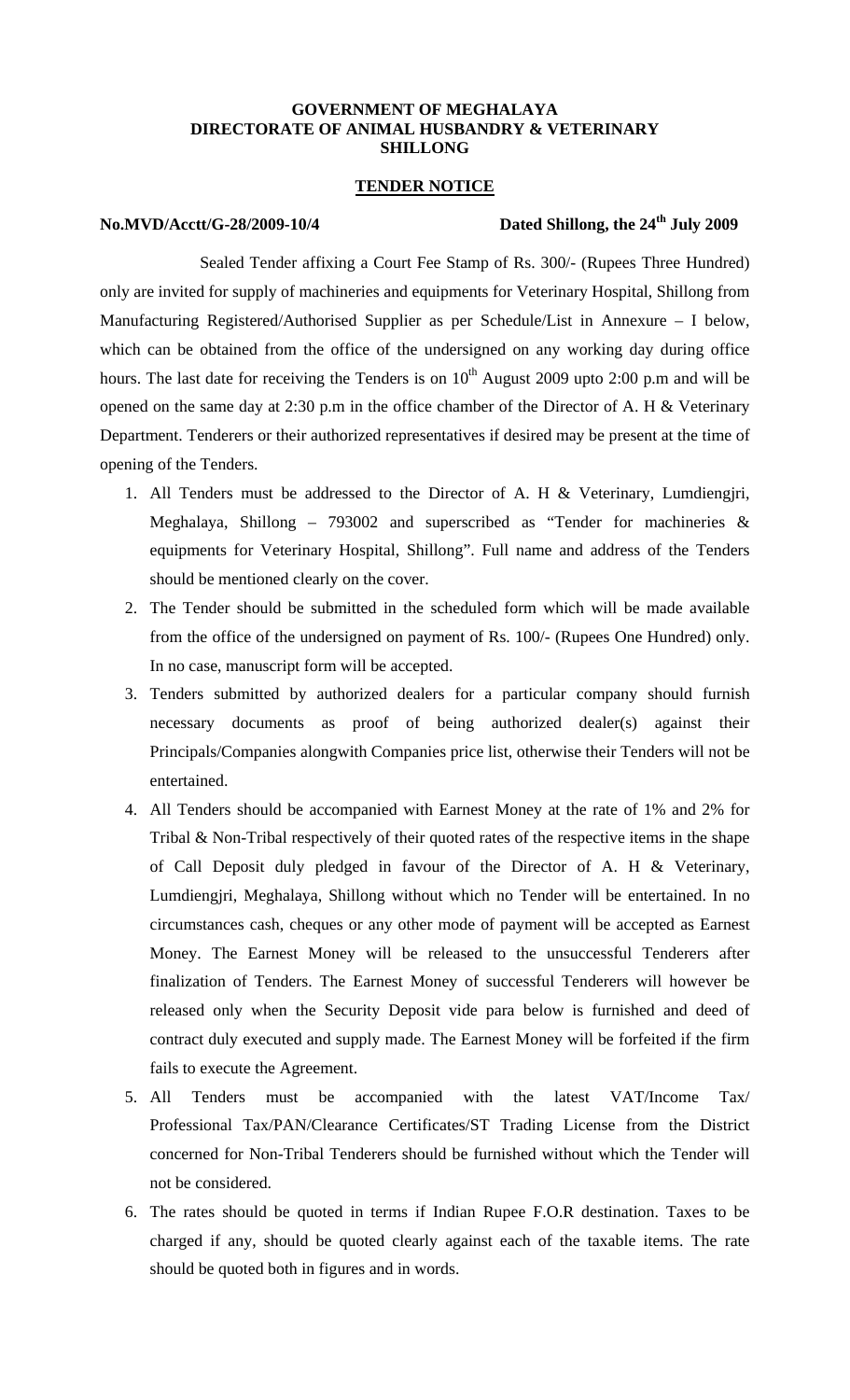- 7. Rate for installation/commissioning for the item if any should be quoted clearly against each.
- 8. Trade mark/make/brand etc should be quoted against the item supported with catalogue /literature/price list etc. Availability of after sale service facilities/spare parts should be clearly indicated in the tender.
- 9. Excise duty/CST/Sales Tax to be paid to Government of India should be at the cost of the Tenderers.
- 10. Successful Tenderers will be officially informed. They shall be required to furnish a security money at the rate to be determined after finalization of Tender in the shape of Call Deposit duly pledged in favour of the Director of A. H & Veterinary, Lumdiengjri, Meghalaya, Shillong and will have to signed a deed of contract within 15 (fifteen) days of final acceptance of the Tender. No supply order shall be affected unless the deed of contract is executed and the security money is deposited. If the security money is not deposited within the time fixed for the purpose the amount deposited as Earnest Money shall be forfeited and credited to the Government. The firms who fails to execute the Agreement after the rate have been approved shall have to make good the loss caused to Govt. through their inability, default or delay caused to comply with terms and conditions of the Tender Notice and in the first instance their Earnest Money shall remain forfeited to the Government.
- 11. The Undersigned reserve the right to accept or reject any tender or any item without assigning any reason thereof and is not bound himself to accept the lowest or any rate or any tender.

## **Director of A.H. & Veterinary, Meghalaya, Shillong.**

## **Memo.No.MVD/Acctt/G-28/2009-10/4-A Dtd. Shillong, the 24th July' 2009**

Copy forwarded to :-

- 1. The Principal Secretary to the Govt. of Meghalaya, A.H. & Veterinary, Department Shillong for favour of information.
- 2. Director of Information & Public Relation, Meghalaya, Shillong, the extract copy of the Tender Notice is enclosed herewith with a request to give wide publicity in one issue of the leading English/Khasi and Garo Newspaper.
- 3. Department Website.
- 4-5. District A.H. & Veterinary Officer, Shillong/ Disease Investigation Officer, Shillong for information and wide publicity.
	- 6. Directorate Notice Board.

**Director of A.H. & Veterinary, Meghalaya, Shillong.**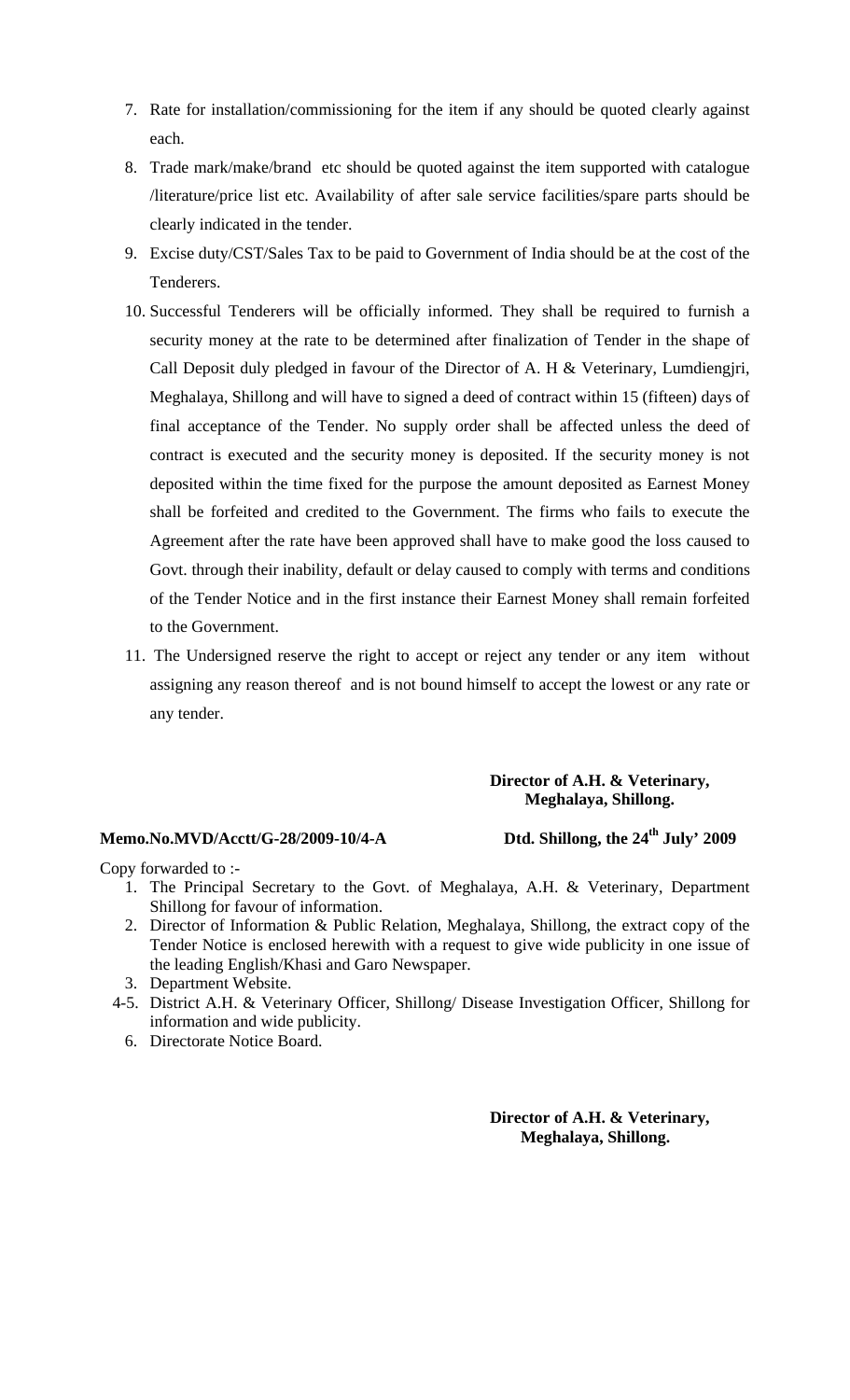# **NAME OF INSTRUMENTS AND MACHINERIES FOR VETERINARY HOSPITAL, SHILLONG**

| Sl.<br>No.   | <b>Name of Items</b>                                                                                                                                                  | Specification                                                                                                                                                                                                                                                                                                                                                                                                                                                                                                                                                                                                       |  |
|--------------|-----------------------------------------------------------------------------------------------------------------------------------------------------------------------|---------------------------------------------------------------------------------------------------------------------------------------------------------------------------------------------------------------------------------------------------------------------------------------------------------------------------------------------------------------------------------------------------------------------------------------------------------------------------------------------------------------------------------------------------------------------------------------------------------------------|--|
| $\mathbf{1}$ | $\overline{2}$                                                                                                                                                        | 3                                                                                                                                                                                                                                                                                                                                                                                                                                                                                                                                                                                                                   |  |
| 1.           | <b>Ultra Sound Scanner for Veterinary</b><br>Uses (Multi Frequency Electronic –<br><b>Fully Digital</b> )<br>14" high resolution non interlace<br>monochrome monitor. | Scanning method = $Linear/Covex/MicroCovex$<br>$\bullet$<br>Displary mode = $B.B/B,B/M,M$<br>$\bullet$<br>Image display $=$ Multiple<br>Image Processing $=$ Dynamic Range<br>$\bullet$<br>Multiple Transducer Port.<br>$\bullet$<br><b>Tissue Harmonic Imaging</b><br>Large Size Memory<br>3 Probe connectivity<br><b>Thermal Printer</b><br>$\bullet$<br><b>Printer Control Port</b><br>Integrated Hard Disc & CD-R<br>Multi Frequency Probe for abdominal<br>application<br>2 KVA on line UPS<br>$\bullet$<br>Video Output<br>Measurement and calculation of soft-ware<br>package for veterinary. To mention the |  |
|              |                                                                                                                                                                       | manufacturing company and maker. To mention<br>the safety standard and standard accessories.                                                                                                                                                                                                                                                                                                                                                                                                                                                                                                                        |  |
| 2.           | Mobile X-Ray Machine                                                                                                                                                  | 30 mA at 40-100 KV<br>$\bullet$                                                                                                                                                                                                                                                                                                                                                                                                                                                                                                                                                                                     |  |
|              |                                                                                                                                                                       | ISO marking<br>To mention the manufacturing company $\&$<br>maker and must have ISO certification. To<br>mention the safety standard and standard<br>accessories.                                                                                                                                                                                                                                                                                                                                                                                                                                                   |  |
| 3.           | <b>Hydraulic Operating Table</b>                                                                                                                                      | S.S. Top with mattress                                                                                                                                                                                                                                                                                                                                                                                                                                                                                                                                                                                              |  |
|              |                                                                                                                                                                       | Central drainage with V-cut                                                                                                                                                                                                                                                                                                                                                                                                                                                                                                                                                                                         |  |
|              |                                                                                                                                                                       | Lateral tilt (left & right) and upward-downward<br>movement<br>Locable with single action brake.<br>٠                                                                                                                                                                                                                                                                                                                                                                                                                                                                                                               |  |
|              |                                                                                                                                                                       | To mention the manufacturing company $\&$<br>maker and must have ISO certification. Table<br>Top Size to be mentioned.                                                                                                                                                                                                                                                                                                                                                                                                                                                                                              |  |
| 4.           | Anesthesia Machine (Boyles<br>Apparatus) with Hyponia Guard and<br>Circle absorber.                                                                                   | Accessories should include Oxygen Cylinder,<br>$\bullet$<br>Nitrogen Oxide Cylinder, Carbon Dioxide<br>Halothane Vaporizer (Capacity of each to be<br>mentioned.)<br>To mention the manufacturing company and<br>maker having ISO certification.                                                                                                                                                                                                                                                                                                                                                                    |  |
| 5.           | Patient Monitoring Set for veterinary<br>uses (Large $&$ Small animals)                                                                                               | Monitor = $26(10.4)$ ° cm color<br>$\bullet$<br>Multi Measurement Server compatable<br>$\bullet$<br>Battery Operation-Optimal (upto 5 hours)<br>٠<br>Wave form $=3/4$<br>$\bullet$<br>To mention the manufacturing company $\&$<br>maker and must have ISO certification.                                                                                                                                                                                                                                                                                                                                           |  |
| 6.           | <b>Blood Analyzer</b>                                                                                                                                                 | Whole Blood, Serum, Plasma<br>٠<br>Profile available should include<br>$\bullet$<br>Diagnostics Profile<br><b>Liver Profile</b><br>Prep Profile<br>Etc etc (to mention)<br>To mention the manufacturing company and                                                                                                                                                                                                                                                                                                                                                                                                 |  |